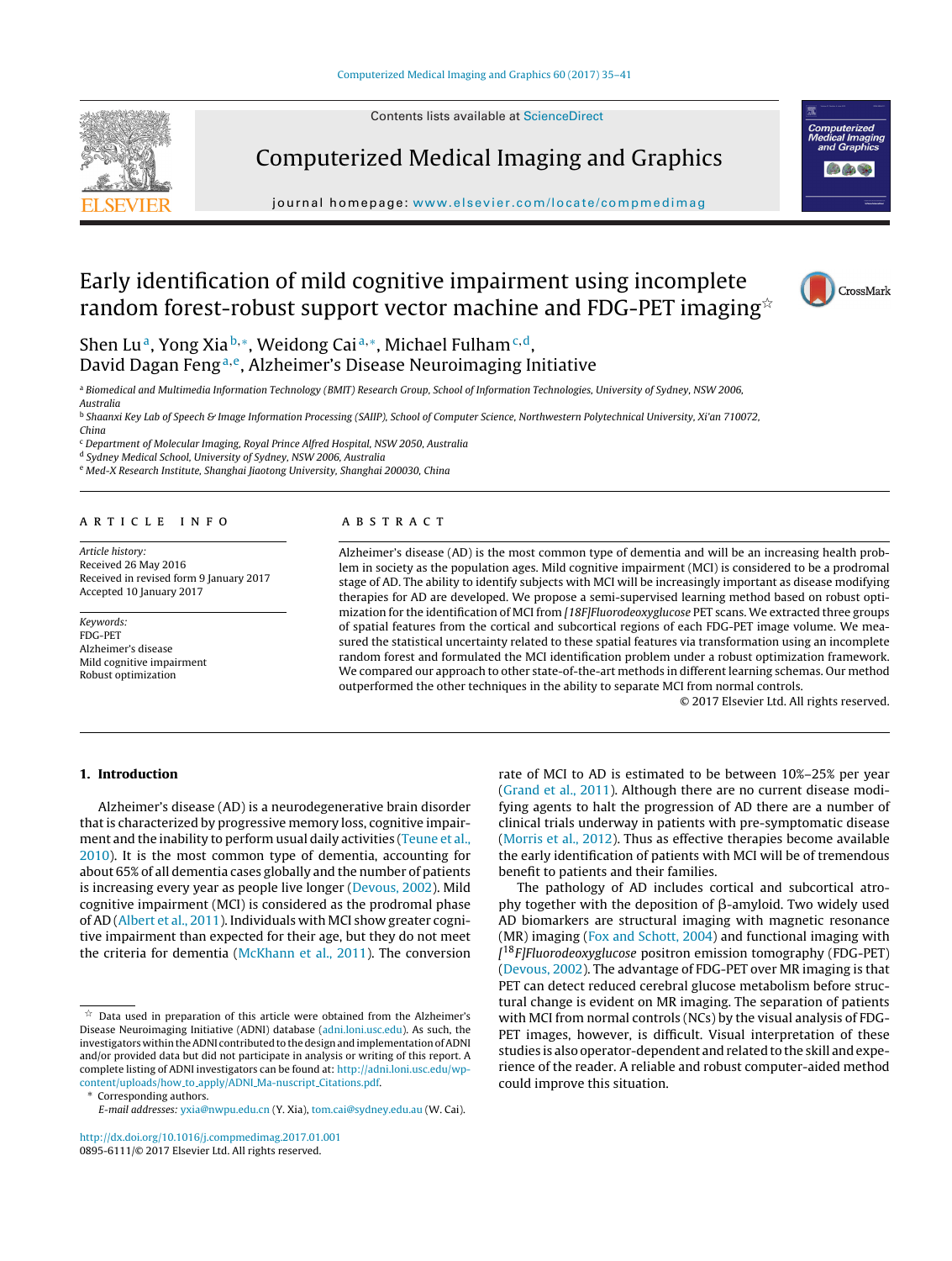<span id="page-1-0"></span>Machine learning theory has been applied to the dementias and Davatzikos et al. used a voxel-based nonlinear multivariate analysis to separate AD from Frontotemporal dementia (FTD) with MR imaging [\(Davatzikos](#page-6-0) et [al.,](#page-6-0) [2008\).](#page-6-0) In their subsequent study ([Davatzikos](#page-6-0) et [al.,](#page-6-0) [2011\),](#page-6-0) they applied a similar method to combinations of features extracted from MR images and cerebrospinal fluid (CSF) to predict progression from MCI to AD. Although there are a number of pathological studies of MCI with PET ([Devous,](#page-6-0) [2002;](#page-6-0) [Sun](#page-6-0) et [al.,](#page-6-0) [2013\),](#page-6-0) the use of computerized classification methods based on PET data is not prominent in the literature. In a previous study [\(Xia](#page-6-0) et [al.,](#page-6-0) [2014a\),](#page-6-0) we implemented a method that combined multi-kernel learning (MKL) and a genetic algorithm (GA) to differentiate between AD, FTD and NC with FDG-PET images. We used GA to obtain the optimal kernel weights for combining different kernel matrices and then trained a MKL machine to classify the three classes at the same time. In a subsequent study [\(Xia](#page-6-0) et [al.,](#page-6-0) [2014b\),](#page-6-0) we used an automated classification method for dealing with AD and NC using infinite kernel learning (IKL). We exploited the importance of cerebral features in the AD/NC classification task using this method. We investigated the early identification of different dementia sub-types using FDG-PET and reported superior classification accuracy and efficiency, but we did not address the problem of separating MCI and NCs. [Zhang](#page-6-0) et [al.](#page-6-0) [\(2011\)](#page-6-0) combined a number of biomarkers (MR, PET and CSF) together and used MKL to classify AD, MCI and NC. They reported good differentiation of AD from NC but they had a lower accuracy (76.4%) for separating MCI from NCs. In addition, in the clinical setting it is difficult to obtain all three biomarkers due to costs and the reluctance for subjects to undertake a lumbar puncture. Recently, [Gray](#page-6-0) et [al.\(2013\)](#page-6-0) proposed a multi-modality classification process based on the embedding of feature similarities among MR, FDG-PET, CSF, and genetic information via random forest (RF). They reported 75% classification accuracy between MCI and NCs which was poorer than the 89% accuracy in separating AD from NCs.

In this work our aim was the early identification of patients with MCI using FDG-PET imaging. We used an incomplete random forest – robust support vector machine (IRF-RSVM) approach to address the problem where subjects with MCI have similar imaging to NCs and the spatial resolution of FDG-PET is poorer than structural imaging. The idea was to build an incomplete random forest using FDG-PET image features and model the outputs of the random forest as a noise corrupted feature dataset, and then minimize a loss function in terms of these noisy data within a robust programming framework.

# **2. Background**

## 2.1. Random forest (RF)

Random forest is an ensemble learning method, which builds a number of decision trees [\(Criminisi](#page-6-0) et [al.,](#page-6-0) [2012;](#page-6-0) [Breiman,](#page-6-0) [2001\)](#page-6-0) with random factors. Basically, RF injects randomness into its learning process in two forms: random sampling and random parameterization. Random sampling arbitrarily selects training examples to train each decision tree. Random parameterization chooses training parameters during the training of each decision tree in an unplanned fashion. Both or either of these two forms of randomness can be used in the training process. The introduced randomness prompts variation and diversity among the decision trees that are built. Each decision tree in the forest is a binary tree on which each non-leaf node, a so-called weak learner, is trained by solving an optimization problem to determine the best data feature to use to split the dataset. For features with a numerical value, we simply threshold the data set at the current node so that examples, where the value of the feature used for splitting is less than the threshold, go to the left branch of this node and other examples go to the right branch. The process continues on subsequent nodes until a stopping criterion is met.

### 2.2. Support vector machine

In general, the goal of machine learning is to learn distinguishable patterns from training data belonging to different classes, and then use these patterns to classify new (unseen) data (test data) to some extent. Kernel based maximum margin learning methods have been very widely used in machine learning research during the last decade ([Schölkopf](#page-6-0) [and](#page-6-0) [Smola,](#page-6-0) [2002;](#page-6-0) [Xu](#page-6-0) et [al.,](#page-6-0) [2004;](#page-6-0) [Vapnik,](#page-6-0) [2017\).](#page-6-0) Basically, kernel based method constructs kernels in reproducing kernel Hilbert space (RKHS) based on data, and finds a separating hyperplane that separates data belonging to different classes with maximum margins by minimizing a structural empirical risk functional ([Schölkopf](#page-6-0) [and](#page-6-0) [Smola,](#page-6-0) [2002;](#page-6-0) [Vapnik,](#page-6-0) [2017\).](#page-6-0) Within this family of methods, support vector machine (SVM) is the most well-known method and has been used in many scientific and industrial applications [\(Schölkopf](#page-6-0) [and](#page-6-0) [Smola,](#page-6-0) [2002\).](#page-6-0)

SVM finds the optimal separating hyperplane by solving a linearly constrained quadratic optimization problem (QP), which can be written as:

minimize 
$$
\frac{1}{2} ||\mathbf{w}||_2^2 + C \sum_{k=1}^p \xi_k
$$
 (1)

s.t. 
$$
y_k (\mathbf{w}^T \mathbf{x}_k + b) \ge 1 - \xi_k, \xi_k \ge 0, \forall k = 1, ..., p
$$

where **x** is the training data vector with label  $y \in \{-1, 1\}$ , p is the number of training data,  $\xi$  is slack variable which allows some data to be misclassified, the weight vector **w** and bias b are optimization variables that define the hyperplane. Solving the optimization problem (1) results in a separating hyperplane that separates training data, and at the same time, maximizes the margins between training data on both sides of the hyperplane ([Schölkopf](#page-6-0) [and](#page-6-0) [Smola,](#page-6-0)  $2002$ ). After solving  $(1)$ , the prediction of testing data label is made by evaluating the function below for each testing data **x** :

$$
f\left(\mathbf{x}';\mathbf{w}^*,b^*\right) = sgn\left(\mathbf{w}^{*T}\mathbf{x}' + b^*\right) \tag{2}
$$

where  $w^*$  and  $b^*$  are the optimal solutions of  $(1)$ , sgn $(\cdot)$  gives the sign of the operator and the sign indicates the class membership of testing data **x** .

### 2.3. Inductive learning and transductive learning

Theoretically, there are two types of machine learning schemas, inductive and transductive learning. In the inductive learning setting, a learner is trained using a set of observed data called training data and is then tested on a set of previously unseen data called test data. This setting is extremely common in machine learning research. Transductive learning differs from inductive learning in that, during the training phase a participant has visibility of training data and test data and a participant can potentially make use of the information, exposed by the test data, such as the probability distribution information ([Vapnik,](#page-6-0) [2017;](#page-6-0) [Joachims,](#page-6-0) [2017\).](#page-6-0) Hence, transductive learning is ideal when the size of the experimental data is small. In this work we tested the proposed method in the inductive and transductive learning settings.

## **3. Data and materials**

The FDG-PET image data we used were from the Alzheimer's Disease Neurodegenerative Initiative (ADNI) cohort ([http://adni.loni.](http://adni.loni.usc.edu) [usc.edu](http://adni.loni.usc.edu)).ADNIis amulti-centerprogramfundedby apublic-private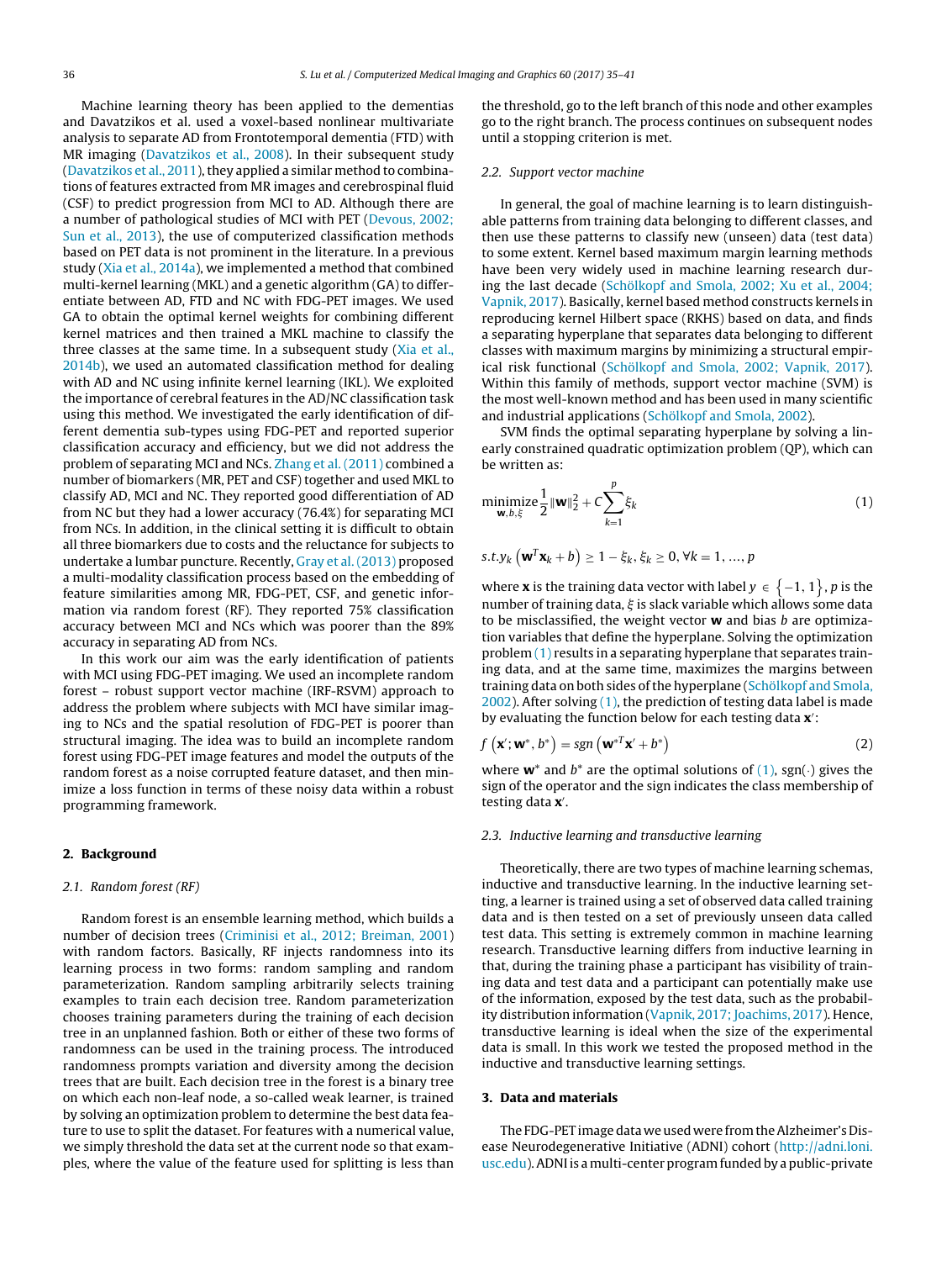#### **Table 1**

T-test results of comparing mean glucose metabolism values within ROIs containing more than 100 voxels between MCI group and CN group.

|                                                    | <b>MCI</b> Group | NC Group | p-value         |
|----------------------------------------------------|------------------|----------|-----------------|
| Mean ROI glucose metabolism of left angular gyrus  | 1.20             |          | $p = 3.104e-06$ |
| Mean ROI glucose metabolism of right angular gyrus | 1.22             | 1.32     | $p = 7.071e-05$ |
| Mean ROI glucose metabolism of posterior cingulate | 1.29             | . 42     | $p = 1.018e-05$ |

#### **Table 2**

Summary of demographics of data set with mean  $\pm$  std.

|                    | Subjects        |                 |  |
|--------------------|-----------------|-----------------|--|
|                    | <b>MCI</b>      | NC.             |  |
| Number of subjects | 120             | 152             |  |
| Age (years)        | $76.06 + 7.68$  | $76.35 + 4.85$  |  |
| Weight (kg)        | $76.31 + 15.27$ | $75.84 + 14.28$ |  |
| Gender (M/F)       | 79/41           | 80/72           |  |
| <b>MMSE</b>        | $26.20 + 1.82$  | $28.89 + 1.53$  |  |

partnership and non-profit organizations to provide standardized longitudinal medical image data to global researchers for neurodegenerative disease research. In ADNI 1 all subjects were followed for 2–3 years and assessed every 6–12 months. In our study, we used 272 FDG-PET MCI and NC studies from ADNI; 120 MCI subjects and 152 NCs. All MCI subjects had Mini-Mental State Examination (MMSE) scores between 24 and 30 (inclusive), Clinical Dementia Rating (CDR) of 0.5 and no sign of significant levels of impairment in other cognitive domains. We also verified the positivity of the FDG-PET MCI scans by a two-group independent t-test between the MCI group and NC group. We downloaded the FDG-PET study conducted by the University of California, Berkeley from ADNI. This study contains mean glucose metabolism (normalized to pons) of angular gyrus, temporal lobes and bilateral posterior cingulated for all FDG-PET scans included in our study. Following the approach of [Anchisi](#page-6-0) et [al.](#page-6-0) [\(2005\),](#page-6-0) we used regions of interest containing more than 100 voxels from MCI group and NC group in our paired t-test. The t-test results are shown in Table 1. The results show that all MCI subjects in our study are FDG-PET positive (p < 0.001). All images used in our study were baseline/initial scans; these data had been through a pre-processing pipeline that included: co-registration, averaging, voxel normalization, and isotropic Gaussian smoothing ([ADNI,](#page-6-0) [2016\).](#page-6-0) This pre-processing work is done by the ADNI participants and it makes any subsequent analysis simpler as the data from different PET scanners are then uniform. The demographic information of all 272 subjects and the Mini-Mental State Examination (MMSE) scores are shown in Table 2.

# **4. Methods**

# 4.1. Feature extraction

Our aim was to extract spatial features from voxel volumes representing cerebral cortical and subcortical regions on each PET image. To ensure good spatial localization we registered each PET image to a brain atlas. We used the automated anatomical labeling (AAL) cortical parcellation map [\(Tzourio-Mazoyer](#page-6-0) et [al.,](#page-6-0) [2002\)](#page-6-0) to identify the anatomical volumes of interest (VOIs) where spatial features were to be extracted. [Sun](#page-6-0) et [al.](#page-6-0) [\(2013\)](#page-6-0) reported on the important role that the AAL map plays in computer-based functional brain image analysis for identifying dementia. The AAL image template contains 116 manually drawn and accurately reconstructed anatomical VOIs, and it has dimension of  $91 \times 109 \times 91$ with voxel size of  $2 \times 2 \times 2$  mm<sup>3</sup>. To achieve the best image registration result, we spatially normalized each of the study images to the PET image template provided by statistical parametric mapping (SPM) software. This PET template has the same dimension and voxel size as the AAL template. We then registered the AAL template to each normalized FDG-PET image using SPM with nearest-neighbour interpolation to obtain individual-level AAL template. [Fig.](#page-3-0) 1(a)/(b) shows the normalized FDG-PET image and individual-level AAL template for MCI/NC subject.

We overlaid the individual-level AAL template on top of the normalized FDG-PET image and identified the 116 anatomical VOIs on each FDG-PET image. We normalized the voxel values of each of the 116 VOIs on each FDG-PET image to the corresponding subject's cerebellumvermis, whose locations andvoxels were also labeledon the individual-level AAL template. These normalized voxel intensity values were then mapped to the range [0, 1]. After that, we extracted three groups of spatial features from the 116 VOIs defined on the AAL template. They were: mean voxel values from the 116 VOIs, standard deviations of voxel values from the 116 anatomical VOIs, and mean voxel value differences between 54 pairs of the anatomical VOIs on left and right brain hemispheres. We then concatenated these three feature groups together to form a feature vector of dimension 286 for each image. The main reason for extracting these spatial features from the normalized images is that the glucose consumption metabolic rates in cortical regions, which is reflected on PET image voxel intensities, offers a major clue for dementia diagnosis [\(Teune](#page-6-0) et [al.,](#page-6-0) [2010\).](#page-6-0) In addition, the work of [Frisoni](#page-6-0) et al. (2007) also suggested that the metabolic asymmetry in the left-right brain regions caused by atrophy strongly connects to the factors causing dementia symptoms. Therefore, we employed the mean and standard deviation of voxel values of each cortical volume as features to describe the spatial characteristics of these volumes. Higher order spatial features were not used since it would increase the feature dimensionality significantly.

Let  $X \in \mathbb{R}^{272 \times 286}$  denote the column matrix containing all spatial features, and let  $\mathbf{x}_i = \{ \mathbf{x}_{i,1}, \mathbf{x}_{i,2}, ..., \mathbf{x}_{i,286} \}^T$ ,  $i = 1, ..., 272$  be the feature vector for the *i*th image, where  $T$  is matrix transpose. Finally, let  $Y = \{-1, 1\}$ ,  $Y \in \mathbb{R}^{272}$  denote the label vector (MCI: -1, NC: 1) for the images. Note that **X** is mean centered and standardized.

#### 4.2. Feature transformation

In our method we do not use the feature matrix **X** directly. Instead, we used a transformed version of **X**, because we wanted to better model the classification problem with noise corrupted images in the robust optimization framework. We attempted to model image noise caused by perturbation to the data **X** as a perturbation to the statistical distribution of **X**. Therefore, we use  $\tilde{X}$  to denote the transformed data matrix, and  $\tilde{Y}$  the transformed label vector.

The data transformation process took the form of incomplete random forest, whose main difference compared to the classic random forest is that the decision trees in the incomplete random forest are never fully grown. That is to say, the training cycle of each decision tree was terminated before it reached the state when each leaf tree node only contains data points from single class or single data point. The main reasons for using this variation of random forest are two folds. Firstly, the computational cost of training a random forest containing hundreds of fully grown tree in our study might be prohibitive. Secondly and more importantly, using incomplete random forest allows us to obtain 'clusters' of data points at the leaf nodes of each tree. These clusters contain sufficient amount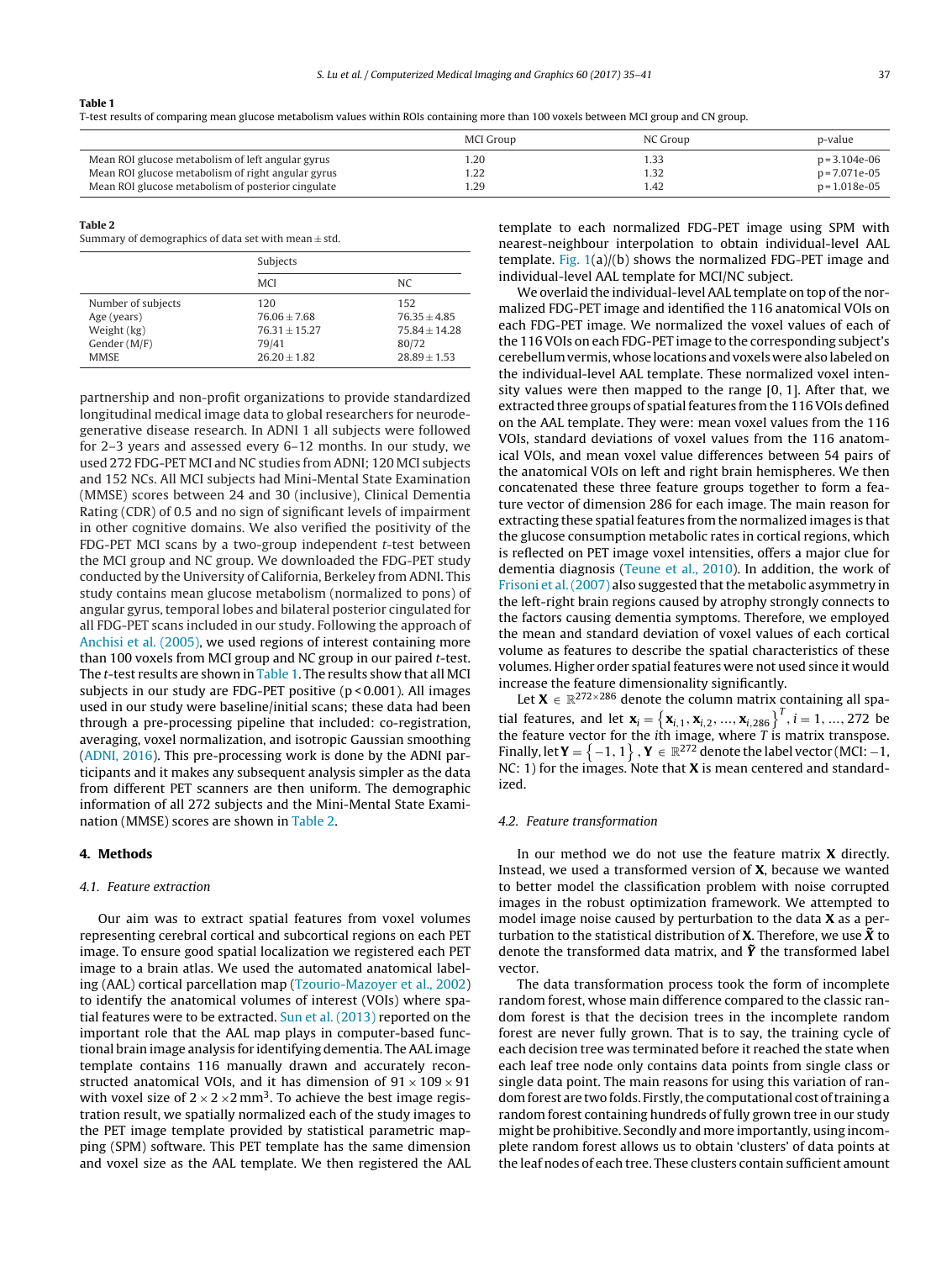<span id="page-3-0"></span>

**Fig. 1.** Normalized FDG-PET image (left) and individual-level AAL template (right) for (a) MCI and (b) NC subject.

of data belonging to the two different classes (MCI and NC), where the modes of their probability distributions can be properly estimated. In contrary, for a fully grown decision tree, the statistics of the probability distributions at leaf nodes cannot be estimated properly due to large portions of leaf nodes containing only single or very few data points. Our method treated all data points at the tree leaf nodes as noise corrupted data and replaced them with statistics estimated based on data in their local neighbourhood.

Let F be the incomplete random forest we build and denote the decision tree as  $T_m$ ,  $m = 1, 2, ..., N_T$ , where  $N_T$  is the total number of trees in F.  $T_m$  is only allowed to grow up to d level where d is a predefined parameter.

To construct F, we iteratively built each decision tree  $T_m$  using **X** by branching **X** at each non-leaf tree node following top-down order. Starting from the root node of  $T_m$ , at each non-leaf node of the tree we randomly selected a number of different features  $k = 1$ , ...,  $n_k$  (where  $n_k$  is a predefined parameter) from the 286 spatial features and calculate the branching threshold  $\theta_k$  using

$$
\theta_k = \left(\max\left(\mathbf{x}_{:,k}\right) - \min\left(\mathbf{x}_{:,k}\right)\right) / 2\tag{3}
$$

where max and min indicate the maximum and minimum values in a vector, respectively.  $\mathbf{x}_{:,k} \in \mathbb{R}^{272}$  is the column vector of kth feature values in  $x_i$ , i=1, ..., 272. We then selected the best branching threshold  $\theta^*$  from the candidates  $\theta_1, ..., \theta_{n_k}$  by solving the optimization problem below

$$
\theta^* = \underset{\theta_k}{\text{argmin}} \, I, \, k = 1, \, \dots, \, n_k \tag{4}
$$

where *I* is the unsupervised information gain ([Criminisi](#page-6-0) et [al.,](#page-6-0) [2012\)](#page-6-0) defined by

$$
I = \log(|\Lambda(S_h)|) - \sum_{b=\{L,R\}} |S_h^b| \log(|\Lambda(S_h^b)|) / |S_h|
$$
 (5)

where h is the current non-leaf node being branched,  $S_h \subset \mathbf{X}$  is the dataset at node  $h$  before branching,  $b$  is the branching direction which can only be either  $L$  – left branch of node h or  $R$  – right branch of node h,  $S_h^b \subset S_h$  is thus the dataset assigned to the respective branch (left or right) of node h,  $\Lambda$  is covariance operator and  $|\cdot|$  is set cardinality. Note that the calculated unsupervised information gain I may not be a real number due to the presence of the covariance operator, in which case the candidate  $\theta_k$  is discarded and a new  $\theta$  is randomly selected to replace it. This branching/optimization process is carried on until the predefined tree depth d is reached.

Once every  $T_m$  in F is built following the procedure outlined above, the transformed feature data and labels are collected from leaf nodes of each tree  $T_m$ . Each leaf node of  $T_m$  is treated as a subspace containing two clusters, one for each of the two data classes (MCI, NC). It is straightforward to calculate the mean  $\mu$  and covariance  $\sum$  from each cluster. For  $T_m$  we obtain  $\bm{\mu}_m = \left\{ \mu^1_+, ..., \mu^l_+, \mu^1_-, ..., \mu^l_-\right\}^T$ ,  $\sum_m =$ 

 $\left\{\sum_{i=1}^{1},...,\sum_{i=1}^{l},\sum_{i=1}^{1},...,\sum_{i=1}^{l}\right\}^{T}$ , and  $\mathbf{y}_{m} = \left\{1,...,1,-1,...,-1\right\}^{T}$ ,  $|\mathbf{y}_m| = |\mathbf{\mu}_m| = |\sum_m|$  where *l* is the number of leaf nodes, + is MCI class, – is NC class, **y** is the corresponding label vector. To this end, the transformed data is  $\tilde{\bm{X}} = \left\{ \bm{\mathrm{S}}_{\mu}, \bm{\mathrm{S}}_{\sum} \right\} =$  $\{ \{\bm \mu_1,...,\bm \mu_m\} , \{\sum_1,...,\sum_m\} \}$  and the transformed label vector is  $\tilde{\mathbf{Y}} = \{\mathbf{y}_1, ..., \mathbf{y}_m\}$ .

## 4.3. Classification

In the classification stage, we train a classifier within the robust optimization (RO) framework ([Ben-Tal](#page-6-0) [and](#page-6-0) [Nemirovski,](#page-6-0) [1998\)](#page-6-0) using transformed data  $\left\{ \mathbf{S}_{\mu},\mathbf{S}_{\sum},\tilde{\bm{Y}}\right\}$ . Assuming that  $\left\{\mathbf{S}_{\mu},\mathbf{S}_{\sum},\mathbf{\tilde{Y}}\right\}$  are noise corrupted, which is appropriate as it is accepted that FDG-PET images usually have a low signal-to-noise ratio due to the limited resolution of PET scanners ([Feng,](#page-6-0) [2011\),](#page-6-0) to model the uncertainty associated with these noisy data, we consider the modified version of the inequality constraint in the original SVM problem

$$
Pr\left(y_k\left(\mathbf{w}^T\mathbf{x}_k + b\right) \ge 1 - \xi_k\right), \xi_k \ge 0, \forall k = 1, ..., p \tag{6}
$$

where  $\delta \in [0, 1)$  is a user defined parameter. The probabilistic constraint simply requires each feature vector  $\mathbf{x}_k$  to lie on the correct side of the optimal hyperplane with a certain confidence value  $\delta$ . Solving SVM problem with this constraint is extremely difficult. Therefore, we transformed it into a deterministic constraint with the assumption that the feature data is drawn from a multimodal Gaussian distribution characterized by mean and covariance [\(Shivaswamy](#page-6-0) et [al.,](#page-6-0) [2006\).](#page-6-0) Our transformed datasets  $\left\{ \textbf{S}_{\mu},\textbf{S}_{\sum},\bm{\tilde{Y}}\right\}$ naturally fit into this new deterministic constraint, which is written as

$$
\tilde{\mathbf{Y}}\left(\mathbf{S}_{\mu}\mathbf{w}+b\right) \geq 1 - \xi + \gamma \|\mathbf{S}_{\sum_{2}^{1/2} \mathbf{W}}\|_{2}
$$
\n(7)

where we introduce a new parameter vector  $\gamma$ ,  $|\gamma| = |\tilde{Y}|$ .  $\gamma$  is computed from the leaf nodes of decision trees in a way similar to [\(Huang](#page-6-0) et [al.,](#page-6-0) [2013\).](#page-6-0) For  $i = 1, ..., lm$ , where l is the number of leaf nodes of each tree,  $m$  is the number of trees in forest  $F$ 

$$
\gamma_i = \begin{cases} n_i/n_{MC}, y_i = 1\\ n_i/n_{NC}, y_i = -1 \end{cases}
$$
 (8)

where  $n_i$  is the number of feature vectors dwelled at leaf node *i*,  $n_{MCI}$  and  $n_{NC}$  are the total number of MCI cases and NC cases in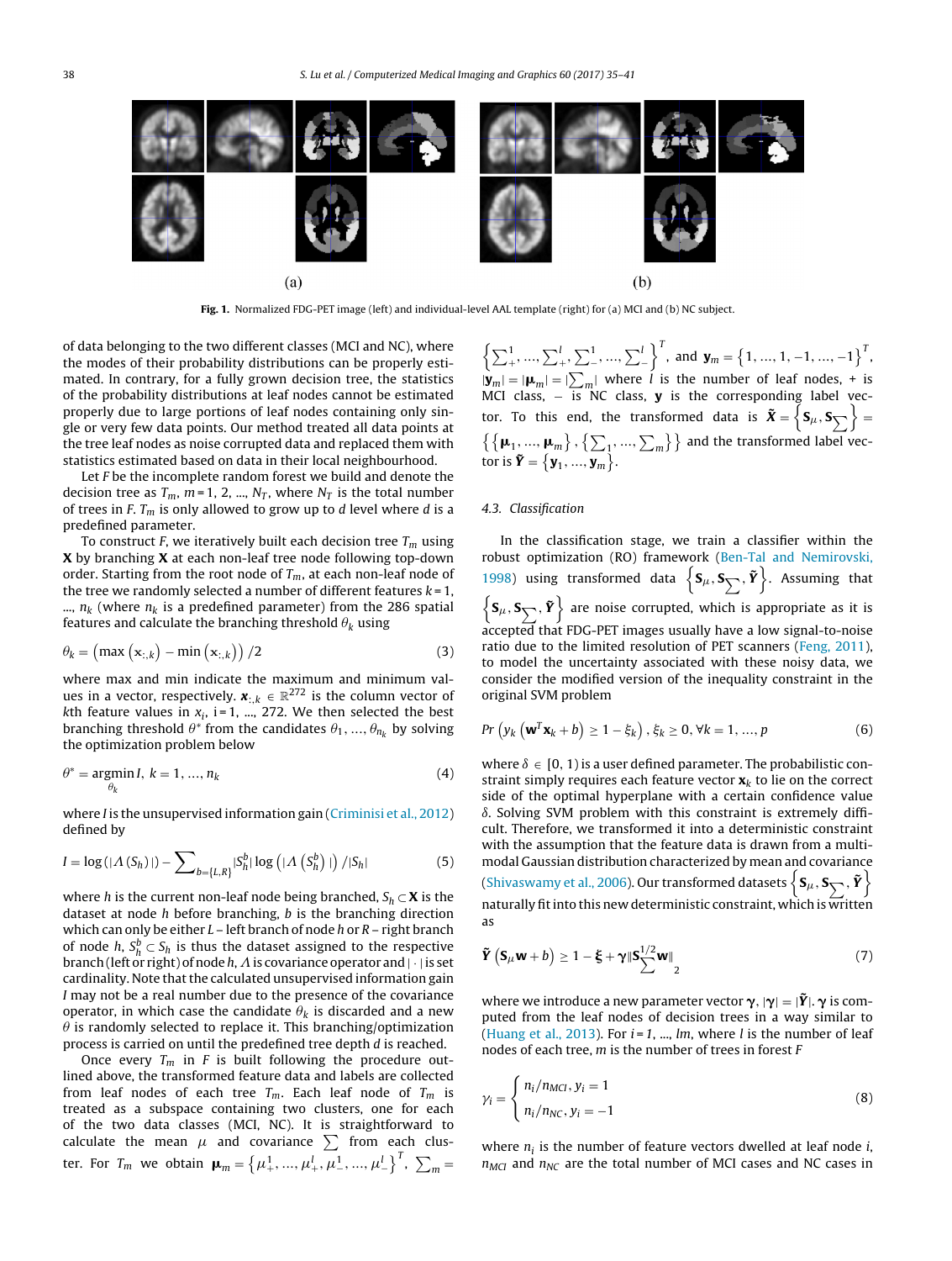<span id="page-4-0"></span>the whole dataset, respectively. Finally, the robust SVM problem is formulated as

$$
\underset{\mathbf{w},b,\xi}{\text{minimize}} \frac{1}{2} \|\mathbf{w}\|_{2}^{2} + C \sum_{k=1}^{p} \xi_{k}
$$
(9)

$$
s.t. \tilde{\mathbf{Y}}\left(\mathbf{S}_{\mu}\mathbf{w} + b\right) \ge 1 - \xi + \gamma \|\mathbf{S}_{\sum}^{1/2} \mathbf{w}\|
$$
  

$$
\xi = \left\{\xi_1, ..., \xi_k\right\}, \xi_i \ge 0, i = 1, ..., k
$$

Evidently,  $(9)$  is a convex problem. In our study, we solve this problem using CVX Matlab toolbox [\(Grant](#page-6-0) et [al.,](#page-6-0) [2008\).](#page-6-0) In order to efficiently solve this problem with CVX, we reformulate  $(9)$  into an equivalent second-order cone programming (SOCP) problem

$$
\underset{\mathbf{w},b,\xi}{\text{minimize}} t + C \sum_{k=1}^{p} \xi_k
$$
\n(10)

s.t. $\|\mathbf{w}\|_2 \leq t$ 

$$
s.t. \tilde{\boldsymbol{Y}}\left(\mathbf{S}_{\mu}\mathbf{w}+b\right) \geq 1-\xi+\gamma\|\mathbf{S}_{\sum}^{1/2}\mathbf{w}\|_{2}
$$

$$
\boldsymbol{\xi} = \{ \xi_1, ..., \xi_k \}, \xi_i \geq 0, i = 1, ..., k
$$

Once the optimal solution  $\{w^*,b\}$  is found by solving (10), predictions of feature vectors extracted from new PET image are made by evaluating Function [\(2\).](#page-1-0)

# **5. Experiments**

#### 5.1. Benchmark methods

We compare the proposed RF-RSVM method to three baseline methods:

- 1. Supervised SVM [\(Schölkopf](#page-6-0) [and](#page-6-0) [Smola,](#page-6-0) [2002\):](#page-6-0) We applied the soft margin SVM as described in the section on background.
- 2. Laplacian SVM (LapSVM) [\(Belkin](#page-6-0) et [al.,](#page-6-0) [2006;](#page-6-0) [Melacci](#page-6-0) [and](#page-6-0) [Belkin,](#page-6-0) [2011\):](#page-6-0) LapSVM regularizes the standard SVM cost function with a data dependent penalty term with the assumption that the intrinsic structure of the data is embedded within a low dimensional manifold. It approximates this new penalty term by modeling the structure of the data using graph Laplacian.
- 3. Method proposed by [Huang](#page-6-0) et [al.](#page-6-0) [\(2013\):](#page-6-0) Huang et al. conducted clustering based on a dataset using the k-nearest neighbour algorithm, and then merged similar clusters, followed by solving the SOCP problem (10). The method showed good performance on non-medical imaging datasets.

Only the soft margin SVM is supervised learning method while the other two methods are both semi-supervised.

## 5.2. Experimental settings

To ensure that our method had good generalizability, we applied 3-fold cross validation for our method and the three benchmark methods. We first divided the whole dataset evenly into 3 subsets (the residual is randomly assigned to one of the subsets), each contained 20% labeled data examples and the rest of data were treated as unlabeled. This is corresponding to the scenario in clinical settings, the number of images without definite diagnosis are usually much larger than the number of accurately labeled images. The aim of our study is to design and implement a method jointly using

#### **Table 3**

Classification performance of the proposed method and the baseline methods.

| Method         | Accuracy | Sensitivity | Specificity |
|----------------|----------|-------------|-------------|
| RF-RSVM        | 90.53%   | 90.63%      | 93.33%      |
| LapSVM         | 71.71%   | 74.04%      | 71.11%      |
| kNN-SVM        | 84.27%   | 77.43%      | 89.23%      |
| Supervised SVM | 87.30%   | 78.13%      | 96.77%      |

unlabeled and labeled images to accurately separate MCI subjects and NCs. Within the labeled and unlabeled groups of data in each subset, we further restricted that 50% of data in this group were MCI subjects and 50% were NCs. We used the inductive learning schema in our first experiment, and trained the target classifier using any 2 out of the 3 subsets, then tested the target classifier on the leftover subset. Initially,  $d = 3$ ,  $N_T = 50$  were used to construct the unsupervised random forest in RF-RSVM. Hyperparameters required in the benchmark methods were set empirically or selected by an inner 3-fold cross-validation using the training data.

## 5.3. Results and discussion

We applied the proposed method (RF-RSVM) and the baseline methods to classify MCI and NC. The performance of these methods measured by classification accuracy, sensitivity and specificity averaged over the 3 fold cross-validation steps are shown in Table 3. The plain supervised SVM generated the worst results possibly due to the high non-linearity and high similarity of the feature patterns in our dataset. The RF-RSVM outperformed the other two semi-supervised learning methods in terms of accuracy, sensitivity and specificity. The less impressive performance of LapSVM may be related to that the intrinsic structure of our data, which to some extent, violates the smooth manifold assumption that is crucial for LapSVM to perform well. We also depicted the receiver operating characteristic (ROC) curves of the performances of RF-RSVM, LapSVM and kNN-SVM. ROC curve is known as an effective measure of accuracy of diagnostic tests [\(Hajian-Tilaki,](#page-6-0) [2013\).](#page-6-0) On each ROC curve, true positive rate (sensitivity) is plotted against false positive rate (1–specificity). True positive rate (TPR) is the conditional probability of correctly identifying the MCI subjects and false positive rate (FPR) is the conditional probability of incorrectly identifying the MCI subjects. Let **T**<sup>+</sup> denote subjects who were predicted as MCI. Let **D**<sup>+</sup> and **D**<sup>−</sup> denote MCI subjects and NCs, respectively. TPR and FPR can be written as

$$
TPR = Pr\left(\mathbf{T}_{+}|\mathbf{D}_{+}\right) \tag{11}
$$

$$
FPR = Pr\left(\mathbf{T}_{+}|\mathbf{D}_{-}\right) \tag{12}
$$

Define the prior probability of identifying a subject as MCI to be *i*, *i* =  $\{0.1, 0.2, 0.3, 0.4, 0.5, 0.6, 0.7, 0.8, 0.9, 1\}$ . The ROC curve was generated by computing the probability of MCI (**D**+) conditioned on the predicted MCI subjects (T<sub>+</sub>) with varying *i* using Bayes' theorem

$$
Pr\left(\mathbf{D}_{+}|\mathbf{T}_{+}\right) = \frac{Pr\left(\mathbf{T}_{+}|\mathbf{D}_{+}\right)Pr\left(\mathbf{D}_{+}\right)}{Pr\left(\mathbf{T}_{+}\right)}\tag{13}
$$

where  $Pr(\mathbf{D}_{+}) = i$ ,  $Pr(\mathbf{T}_{+})$  is the marginal probability defined as

$$
Pr\left(\mathbf{T}_{+}\right) = Pr\left(\mathbf{T}_{+}|\mathbf{D}_{+}\right)Pr\left(\mathbf{D}_{+}\right) + Pr\left(\mathbf{T}_{+}|\mathbf{D}_{-}\right)Pr\left(\mathbf{D}_{-}\right) \tag{14}
$$

where  $Pr(\mathbf{D}_{-}) = 1 - i$ . All these probabilities can be computed from the 2-by-2 confusion table obtained from the results of the classification method. ROC curves for these RF-RSVM, LapSVM and kNN-SVMare shown in [Fig.](#page-5-0) 2 complement the findings in Table 3.

The inductive learning scheme used in the first experiment validates the generalizability of classifier built using training data. Transductive learning, on the other hand, carries out training and testing on the same dataset. It is very useful when the size of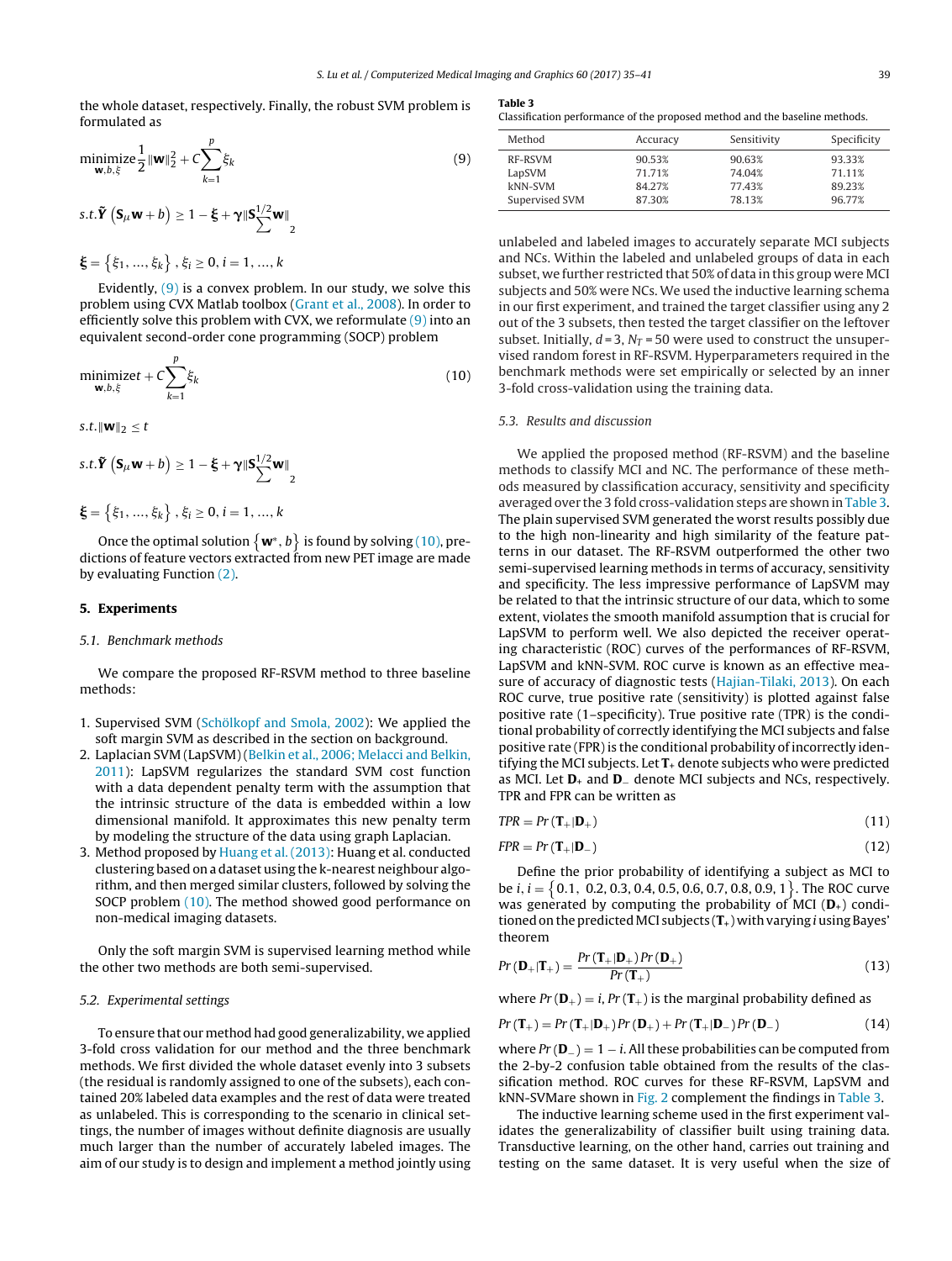<span id="page-5-0"></span>

**Fig. 2.** ROC curves for methods (excl. supervised SVM) compared in [Table](#page-4-0) 3.

**Table 4** Classification performance of the proposed method and the baseline methods under transductive learning setting.

| Method  | Accuracy | Sensitivity | Specificity |
|---------|----------|-------------|-------------|
| RF-RSVM | 92.16%   | 88.46%      | 96%         |
| LapSVM  | 70%      | 80%         | 60%         |
| kNN-SVM | 76.47%   | 65.38%      | 88%         |

the dataset (training + testing) is small. Since the dataset used in dementia related studies usually does not contain tens of thousands images, the proposed method could be tested under the transductive learning setting. For each of the 3 subsets created before, we trained our method, LapSVM, and kNN-SVM in a way that both labeled and unlabeled data within each subset were used for training while only unlabeled data within each subset was used for testing. The same performance metrics as those shown in [Table](#page-4-0) 3 were used and they were averaged over the 3-fold cross validation. Table 4 shows the final performance of the three methods.

When dealing with random forest an obvious question is what is the impact that the hyperparameters such as tree depth  $d$  and the number trees  $N_T$  have on the performance of the proposed method. We carried out experiments to apply RF-RSVM with varying  $d$  and  $N_T$  to measure the impact. We fixed  $d=\big\{2,3,4,5\big\}$ , respectively, and then increased the number of trees in the random forest from 10 to 50 with increments of 5. The metrics used were identical to the first experiment and the performance charts for these two scenarios are shown in [Fig.](#page-6-0) 3. Fig. 3 shows that increasing d did not improve the overall performance of the proposed method.

In machine learning, when the whole training dataset is labeled (e.g. each PET image contained in the datasetis given a class: MCI or NC), the learning process is called supervised learning, whereas it is called semi-supervised learning if large part of the training dataset are unlabeled. So if we denote the total number of data examples contained in a dataset as N. Let  $N_L$  and  $N_U$  be the number of labeled data and unlabeled data.  $N = N_L + N_U$ , and usually,  $N_L \le N_U$ . Therefore, semi-supervised learning can play an important role in solving practical problems when most of data labels are unavailable due to the high cost of manual data labeling or when full data labeling is not possible. Our method is essentially a semi-supervised learning method, which is appropriate, since in the clinical setting brain images labeled as dementia are usually not available given the difficulty in making an accurate diagnosis without a post-mortem. The number of unlabeled brain images, or brain images which are suspected to reflect dementia, are abundant.

One of the most important components/processes in our method is feature transformation via incomplete random forest. This transformation is the key to modeling the MCI/NC classification under RO framework. This transformation also introduces some problems. For example, after a decision tree is constructed it is not guaranteed that each leaf node will always contain some feature vectors belonging to MCI and some belonging to NC. Some leaf nodes may only contain feature vectors belonging to a single class – we call those leaf nodes degenerative leaf nodes. We discard all degenerative leaf nodes to avoid numerical difficulties. The main problem with the feature transformation process is a long training time. This issue can be seen from the first constraint in the optimization problem  $(10)$ . Recall that d is the depth of each decision tree in forest F. Since the decision tree is a binary tree, the number of leaf nodes each decision tree can have is  $2^d - 2^{d-1}$ , thus the total number of leaf nodes in forest F is N $_T$   $\left( 2^d - 2^{d-1} \right)$ . Each leaf node contains two clusters (one for MCI, one for NC), as a result, the upper bound of the number of constraints is 2N<sub>T</sub>  $(2^d - 2^{d-1})$  (this is an upper bound since some leaf nodes may be degenerative). It is easy to have tens of thousands of constraints even with a moderate number of decision trees and tree depth. This greatly decreases the efficiency of our method. A simple strategy to alleviate this effect would be to combine  $\mu$  and  $\sum$  for each data category (MCI and NC) within each tree by calculating their arithmetic means and we applied this strategy to all our experiments.

# **6. Conclusion**

We implemented a novel computer-aided method for the early identification of baseline MCI subjects among NCs using FDG-PET image data obtained from the ADNI cohort. We formulated the problem within a robust optimization framework with feature data transformed via incomplete random forest to enable semisupervised learning. Our results show that our method outperforms two other semi-supervised learning methods. In future work we will test the performance of our method on a much larger dataset to determine if the current results are sustained over a larger dataset.

#### **Conflict of interest statement**

The authors do not hold any conflicts of interest that could inappropriately influence this manuscript.

## **Acknowledgements**

This work was supported in part by the National Natural Science Foundation of China under Grants 61471297, in part by the Natural Science Foundation of Shaanxi Province, China, under Grant 2015JM6287, in part by the Fundamental Research Funds for the Central Universities under Grants 3102014JSJ0006, and in part by the Returned Overseas Scholar Project of Shaanxi Province, China.

Data collection and sharing for this project was funded by the Alzheimer's Disease Neuroimaging Initiative (ADNI) (National Institutes of Health Grant U01 AG024904) and DOD ADNI (Department of Defense award number W81XWH-12-2-0012). ADNI is funded by the National Institute on Aging, the National Institute of Biomedical Imaging and Bioengineering, and through generous contributions from the following: AbbVie, Alzheimer's Association; Alzheimer's Drug Discovery Foundation; Araclon Biotech; BioClinica, Inc.; Biogen; Bristol-Myers Squibb Company; CereSpir, Inc.; Cogstate; Eisai Inc.; Elan Pharmaceuticals, Inc.; Eli Lilly and Company; EuroImmun; F. Hoffmann-La Roche Ltd and its affiliated company Genentech, Inc.; Fujirebio; GE Healthcare; IXICO Ltd.; Janssen Alzheimer Immunotherapy Research & Development, LLC.; Johnson & Johnson Pharmaceutical Research & Development LLC.; Lumosity; Lundbeck; Merck & Co., Inc.; Meso Scale Diagnostics, LLC.; NeuroRx Research; Neurotrack Technologies; Novartis